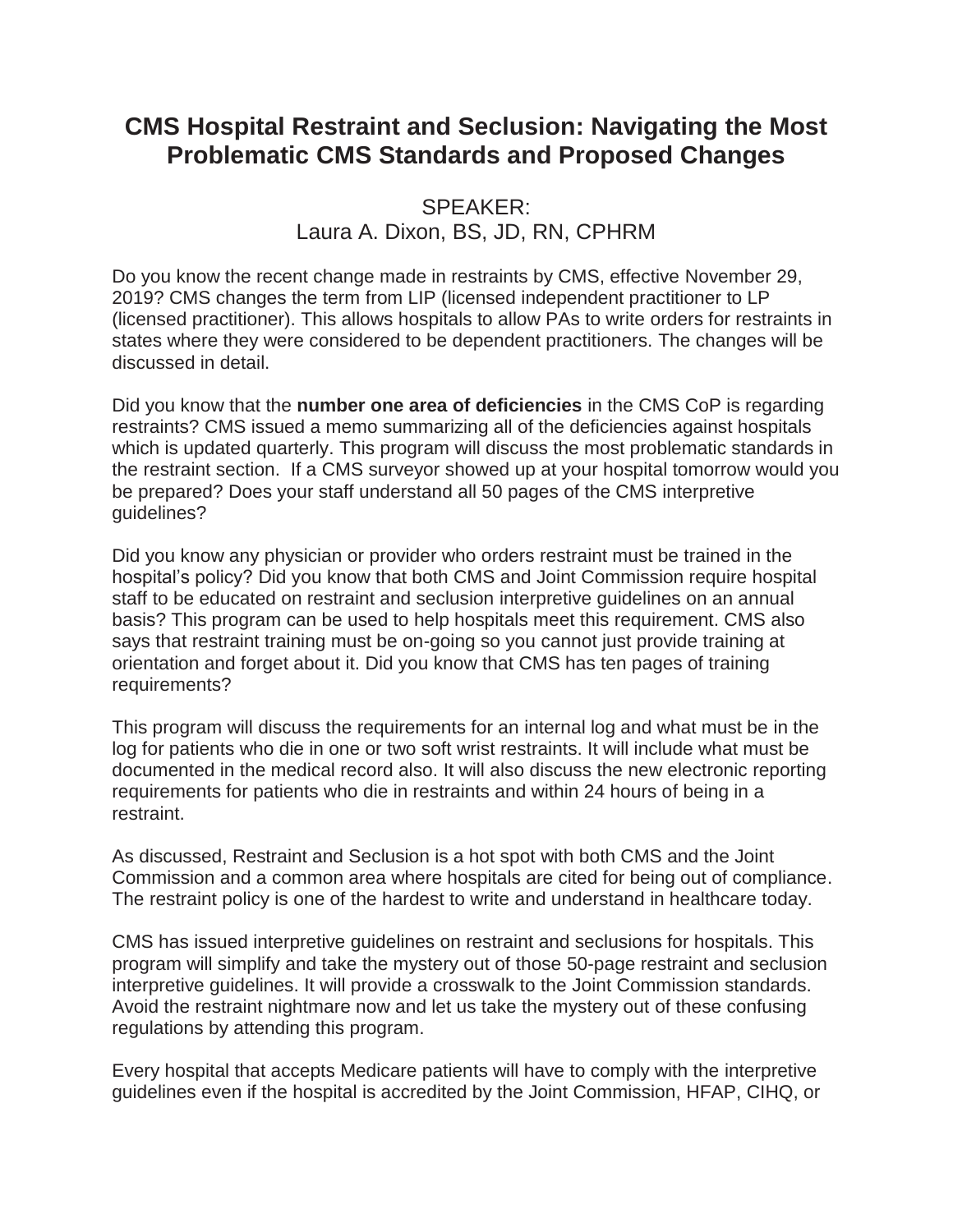DNV Healthcare. Hospitals will need to make sure their policies and procedures comply with these. Joint Commission and CMS both require restraint training to staff. There is also a requirement that physicians and anyone who writes an order for restraints will have to be educated on the hospital's policy. The guidelines explain the training requirements for the RN doing the one-hour face to face visits for patients who are violent and or self destructive. There are basically 21 rules covered by the CMS interpretive guidelines. The Joint Commission standards on restraint and seclusion will be reference and are now closer in the crosswalk. Patient safety is at risk and patients have been injured or died from improper restraint usage.

### **Objectives:**

- Define the CMS restraint requirement of what a hospital must document in the internal log if a patient dies within 24 hours with having two soft wrist restraints on.
- Recall that CMS requires that all physicians and others who order restraints must be educated on the hospital policy.
- Describe that CMS has restraint education requirements for staff.
- Discuss that CMS has specific things that need to be documented in the medical record for the one-hour face to face evaluation on patients who are violent and or self-destructive.

### **Agenda Items**

- Right to be free from restraint
- Number of deficiencies
- Providing copy of right to patients
- Restraint protocols
- Final changes in the hospital improvement rule
	- o PA to order and change from LIP to LP
- CMS deficiency reports
- CMS changes effective to internal log and soft wrist restraints
- Most current manual
- Medical restraints
- Behavioral health restraints
- Violent and self-destructive behavior,
- Definition of restraint and seclusion,
- Manual holds of patients,
- Leadership responsibilities,
- Two soft wrist restraints, internal log and documentation
- Culture of safety,
- Drugs used as a restraint.
- Standard treatment
- Learning from each other
- Side rails, forensic restraints, freedom splints, immobilizers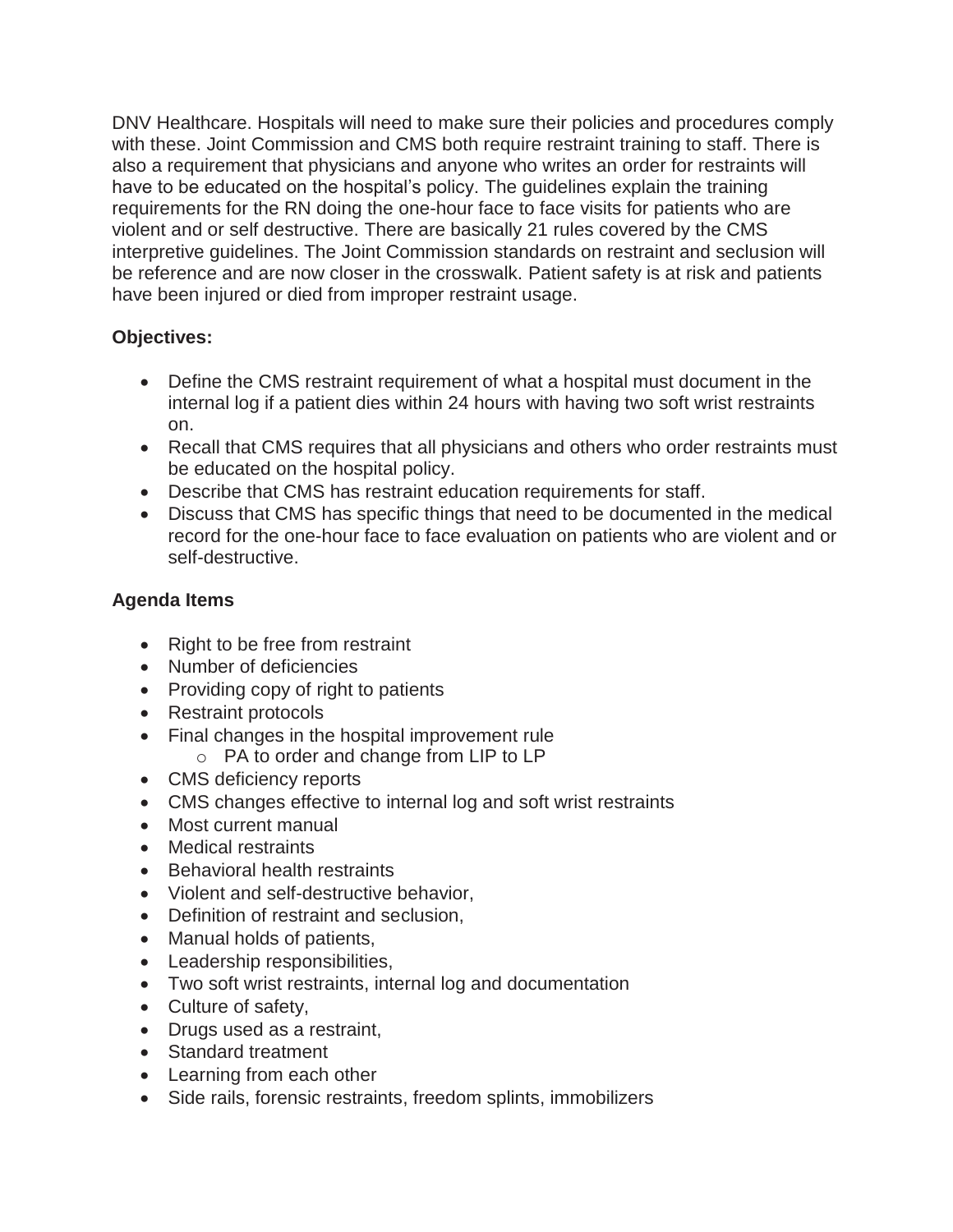- Assessment
- Need order ASAP
- Order from LIP and notification of attending physician ASAP
- Documentation requirements
- Least restrictive requirements
- Alternatives
- RNs and One-hour face to face assessment
- Training for RN doing one-hour face to face assessment
- New training requirements
- New death reporting requirements
- Ending at earliest time
- Revisions to the plan of care,
- PI requirements
- Time limited orders
- Renewing orders
- Staff education
- First aid training required
- Stricter state laws
- Monitoring of patient in R/S
- Joint Commission Hospital Restraint standards and differences from CMS

### **WHO SHOULD ATTEND**

All nurses with direct patient care, Compliance officer, Chief nursing officer, Chief of medical staff, COO, Nurse Educator, ED nurses, ED physicians, Medical staff coordinator, Risk manager, Patient safety officer, Senior leadership, Hospital legal counsel, Chief Risk Officer, PI director, Joint Commission coordinator, Nurse managers, Quality director, Chief medical officer, Security guards, Accreditation and regulation staff and others responsible for compliance with hospital regulations, Anyone involved in the restraint or seclusion of patients, Persons responsible for rewriting the hospital policies and medical staff bylaws, Staff that remove and apply them as part of their care such as radiology techs, ultrasound technologists, transport staff, and others.

### **Continuing Education**

The Kentucky Hospital Research and Education Foundation is an approved Kentucky Board of Nursing continuing education provider. This offering number 5-0023-12-21-203 is approved for 2.4 contact hour(s). Participants must attend the entire session, complete the post-session evaluation, and provide nursing license number in order to receive contact hour and be awarded a certificate. No partial credit will be given. The Kentucky Board of Nursing Approval does not constitute endorsement of program content.